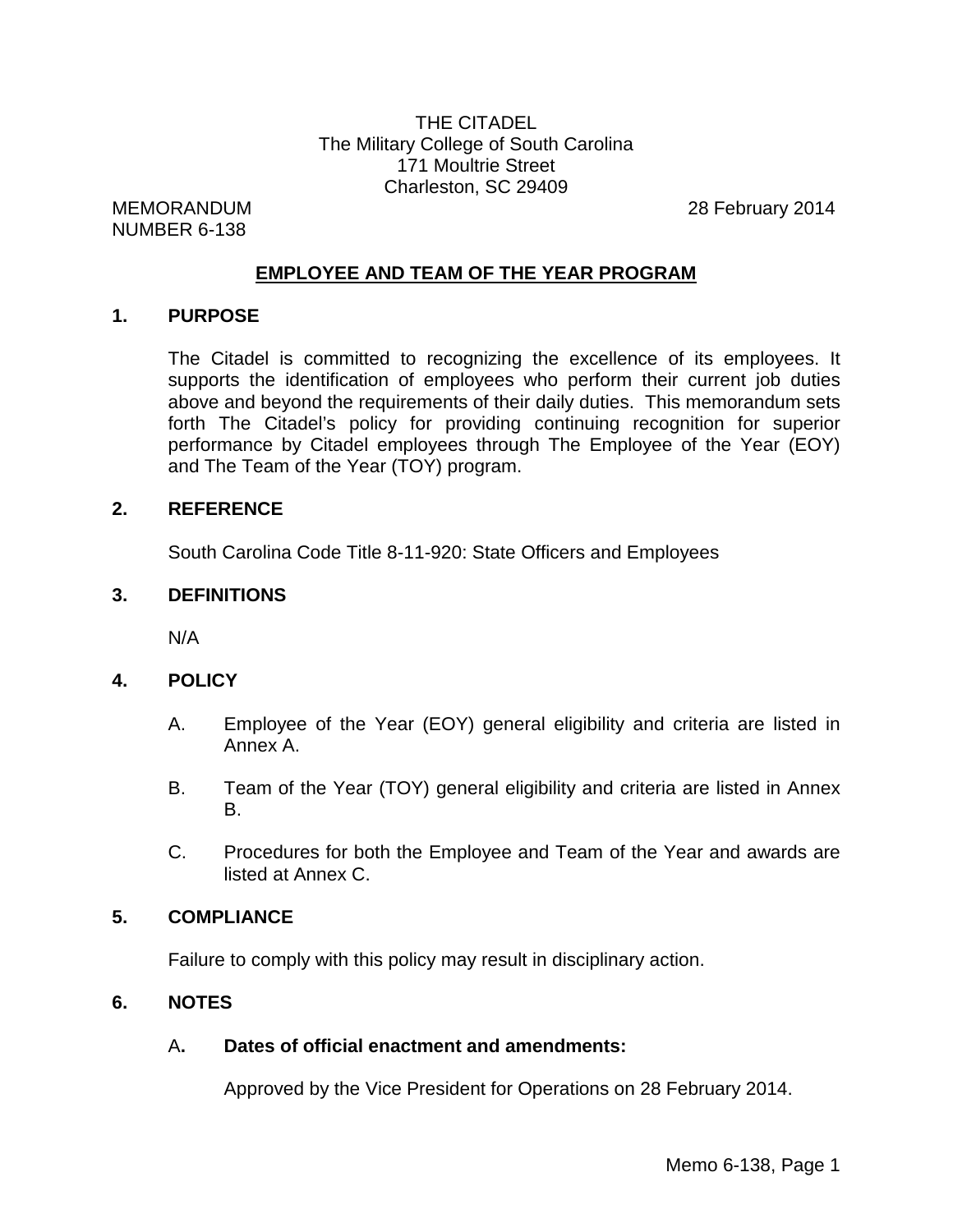# B. **Responsible Department:**

Office of Human Resources

# C. **Responsible Official:**

Training Manager

# D. **Cross References**

N/A

# **7. RESCISSION**

None

# **8. REVIEW**

This policy shall be reviewed annually.

# FOR THE PRESIDENT:

//*signed, TGP, 28 February 2014*// OFFICIAL THOMAS G. PHILIPKOSKY Colonel, USAF, Retired Vice President, Operations

## **Attachment**

Annex A, Employee of the Year General Eligibility and Criteria Annex B, Team of the Year General Eligibility and Criteria Annex C, Procedures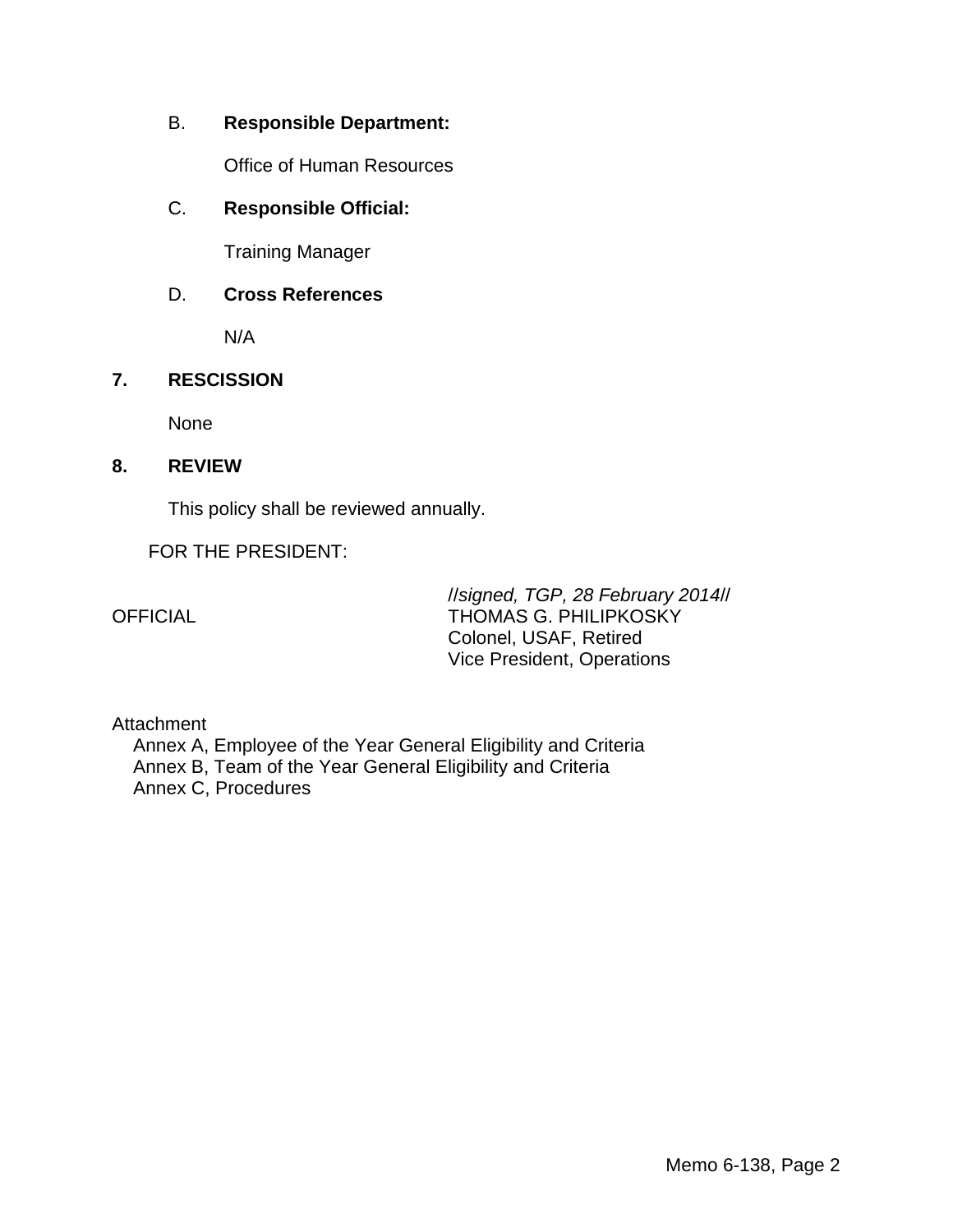#### Annex A Employee of the Year General Eligibility and Criteria

# **1. GENERAL ELIGIBILITY for Employee of the Year:**

- A. All program areas are encouraged to nominate at least one candidate.
- B. Faculty, students and temporary employees are not eligible for nomination.
- C. Candidates must have at least two (2) years of continuous employment with The Citadel as of the first day of current year of competition for consideration.
- D. Candidates must have an overall Exceptional rating on their most current Employee Performance Management System (EPMS) evaluation at the time of nomination.
- E. Candidates must have a specific or sustained accomplishment that exceeds normal expectations.
- F. Candidates must not have been named Employee of the Year within the past five (5) years.

## **2. CRITERIA for Employee of the Year:**

- A. Potential candidates must be nominated using the Employee of the Year Award Nomination Form and the Employee of the Year Supplemental Nomination Form. These two documents make up the nomination packet. No other documentation will be accepted or considered.
- B. The nomination packet may be initiated by any individual witnessing the specific or sustained accomplishment.
- C. The nomination packet must contain the original signature of the nominator and be routed through the candidate's chain of command and Vice President.
- D. All nomination packets must arrive at Human Resources not later than 5:00 p.m. on, or prior to, the cutoff date, usually the  $20<sup>th</sup>$  of February. Late submissions will be returned without action or consideration.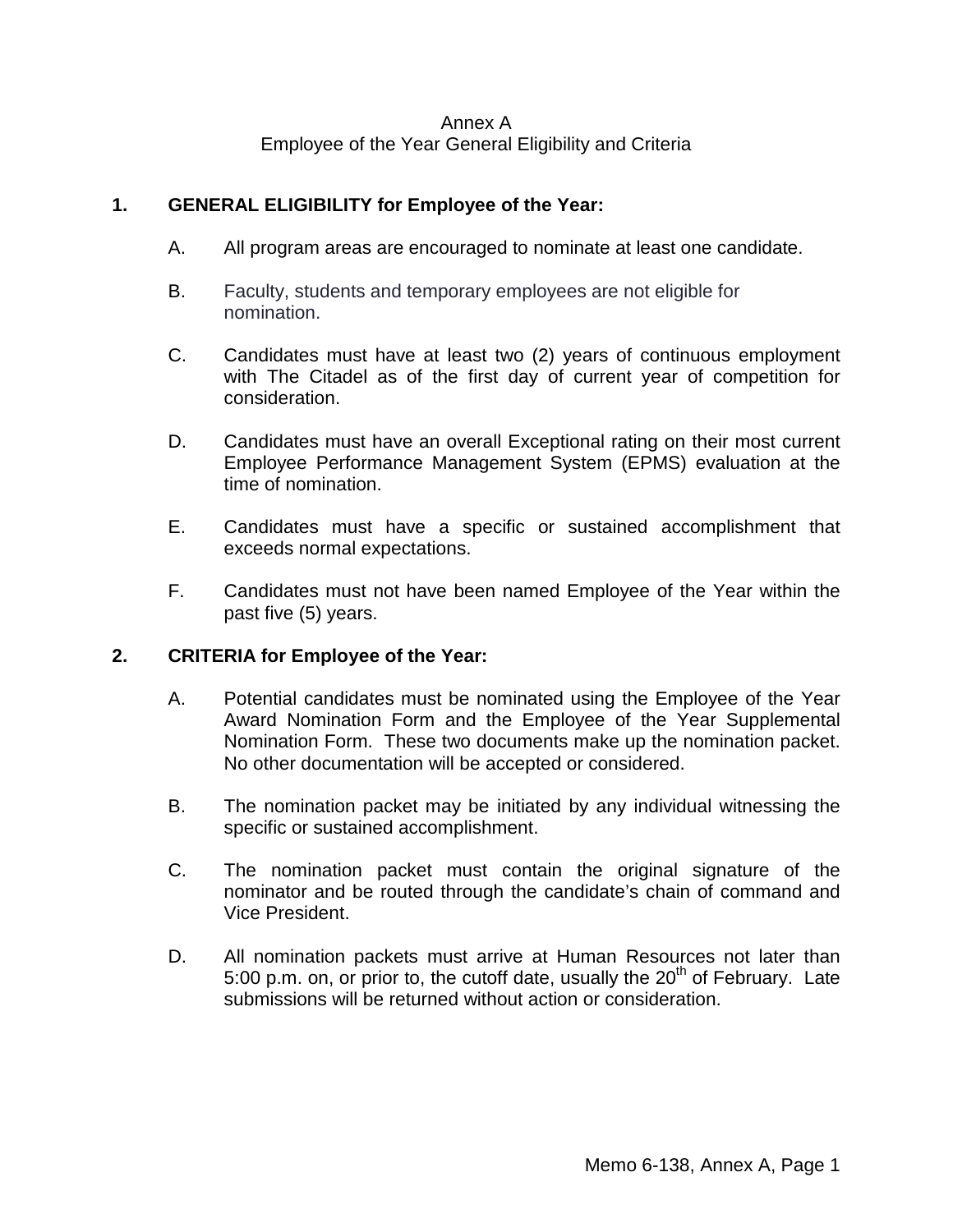## Annex B Team of the Year General Eligibility and Criteria

# **1. GENERAL ELIGIBILITY for Team of the Year:**

- A. All program areas are encouraged to nominate at least one team each year.
- B. Teams may contain a combination of classified and unclassified employees. Contractors and students are not eligible for nomination.
- C. A team consists of a minimum of three individuals working on a project sponsored by one or more departments.
- D. Team projects must begin and end during the current Fiscal Year (1 July 30 June).
- E. Nominations are based on:
	- 1. Improving The Citadel environment (work, classroom, infrastructure etc.).
	- 2. Improving service to students.
	- 3. Developing and implementing cost saving measures.
- F. Candidates must not have been named Team of the Year within the past five (5) years.

# **2. CRITERIA for Team of the Year:**

- A. Potential candidates must be nominated using the Team of the Year Award Nomination Form and the Team of the Year Supplemental Nomination Form. These two documents make up the nomination packet. No other documentation will be accepted or considered.
- B. The nomination packet may be initiated by any individual witnessing the specific accomplishment.
- C. The nomination packet must contain the original signature of the nominator and be routed through the candidates' immediate supervisor and Vice President.
- D. All nomination packets must arrive at Human Resources not later than 5:00 p.m. on, or prior to, the cutoff date, usually the  $20<sup>th</sup>$  of February. Late submissions will be returned without action or consideration.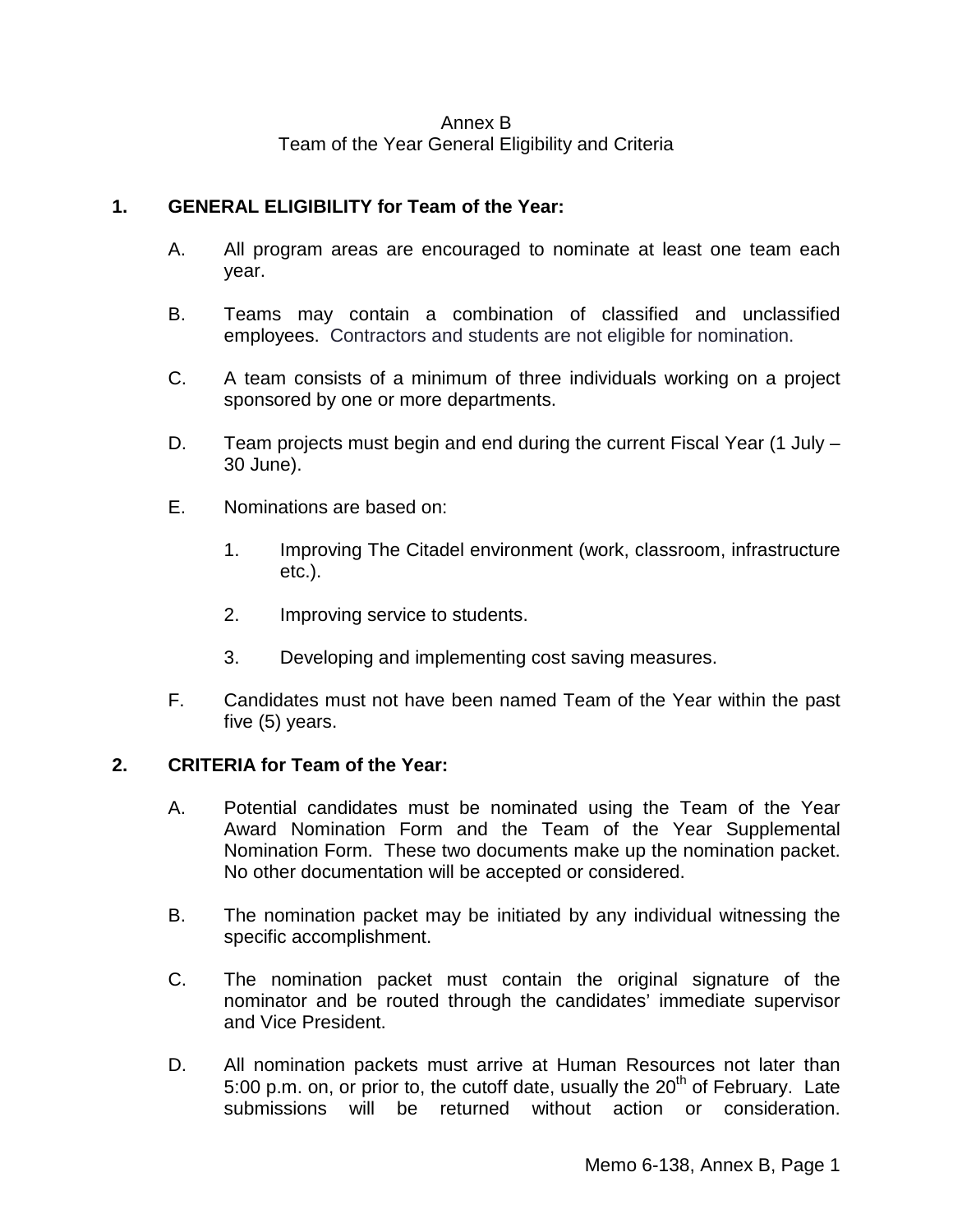#### Annex C Procedures

# **1. PROCEDURE:**

- A. Staff Council
	- 1. The Citadel Staff Council, Welfare and Morale Committee is the voting body for both awards.
	- 2. The Welfare and Morale Committee will consist of one member from each Vice President area.
	- 3. The Human Resources Training Manager (HRTM) serves as the coordinator and recorder.
	- 4. The Welfare and Morale Committee will review the nomination timelines during their first meeting in January, and will review procedures and authorize the opening of the nomination period. The nomination period for both awards is February 1 to February 20.
	- 5. Once the nomination period closes, Welfare and Morale Committee will review all of the nomination packets provided electronically by the HRTM and return each of the individual score sheets either via electronic mail or in printed copy.
	- 6. The Staff Council Welfare and Morale Committee will act as advisors to the HRTM on all EOY and TOY matters.
- B. The HRTM will:
	- 1. Maintain all EOY/TOY files.
	- 2. Coordinate all EOY and TOY activities at Staff Council meetings in conjunction with appropriate committees.
	- 3. Ensure all packets are completed in accordance with this policy and the privacy of the nominees and the Staff Council is maintained.
	- 4. Verify eligibility of all candidates immediately upon receipt of the nomination packet. All packets for employees not qualified, see paragraph three "Eligibility", will be returned without action.
		- a. Verify employee status in Banner.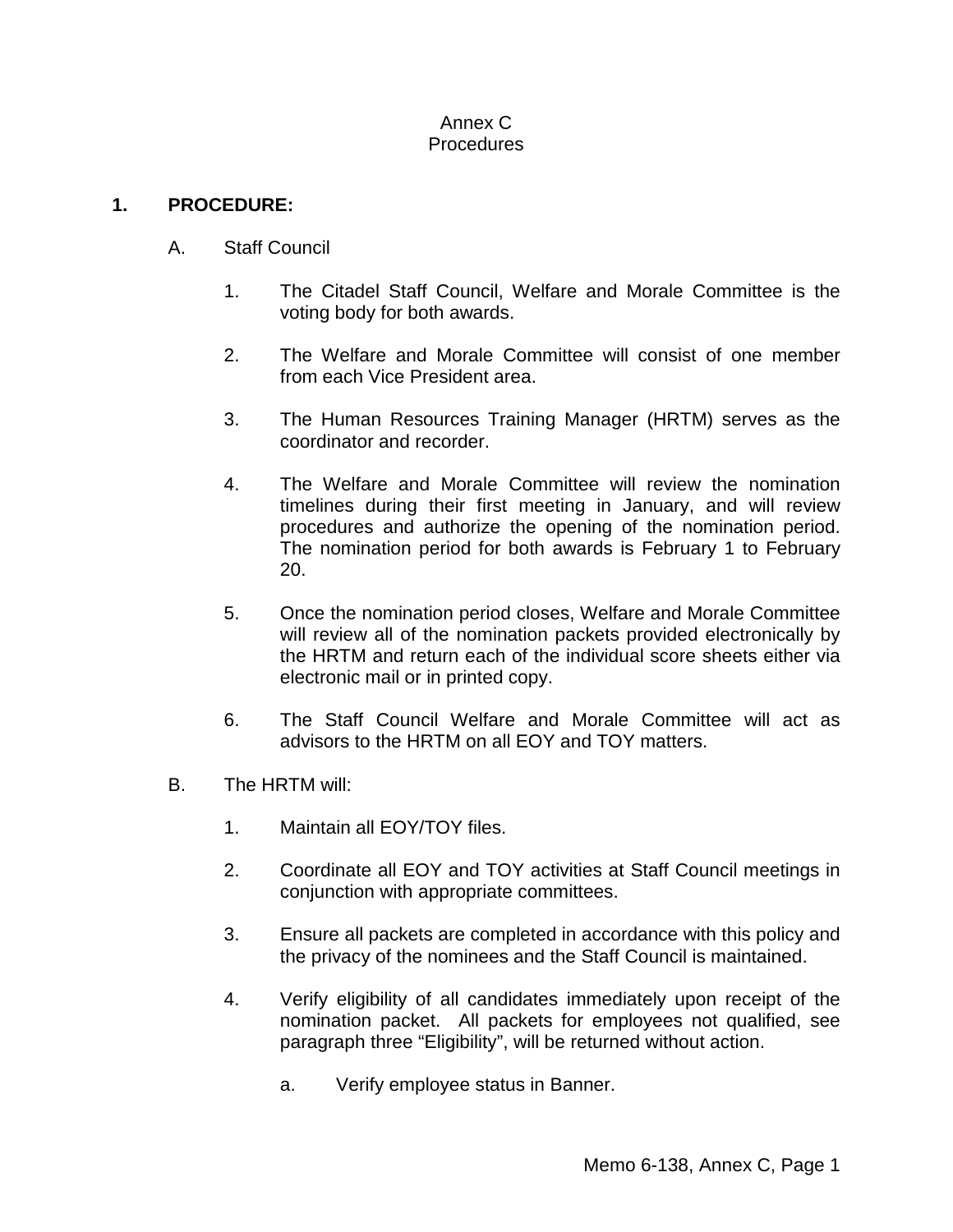- b. Verify EPMS rating from the employee's personnel folder.
- 5. Distribute the nomination packets and score sheets to the committee members within forty-eight (48) hours of the close of the nomination period.
- 6. Collect and tabulate the nomination score sheets from each committee member.
- 7. Compile and complete all correspondence, notifications and announcements of the Employee of the Year.
- 8. Coordinate all awards and receptions.
- C. Employee and Team of the Year timeline
	- 1. Campus wide notification of the opening of the nomination period will be 1 February each year.
	- 2. The closing date of the nomination period will be on or about 20 February.
	- 3. The first working day after the closing of the nomination period, the HRTM will forward all of the eligible candidate's nomination forms and their corresponding score sheets to the Staff Council for review and scoring.
	- 4. The Welfare and Morale Committee will have four days to review, score and return the score sheets to the HRTM.
	- 5. The Welfare and Morale Committee will meet not later than the first week of March to review their votes and verify their score sheets. Scores will remain secret at all times.
	- 6. The HRTM will notify the candidates' supervisor to verify their candidates continued eligibility.
	- 7. The HRTM completes the request to the President of the College to award and announce the Employee and Team of the Year.

#### **2. Awards**

- A. Employee of the Year will receive as a minimum (pending funding availability):
	- 1. A one-time \$1,500 stipend, and